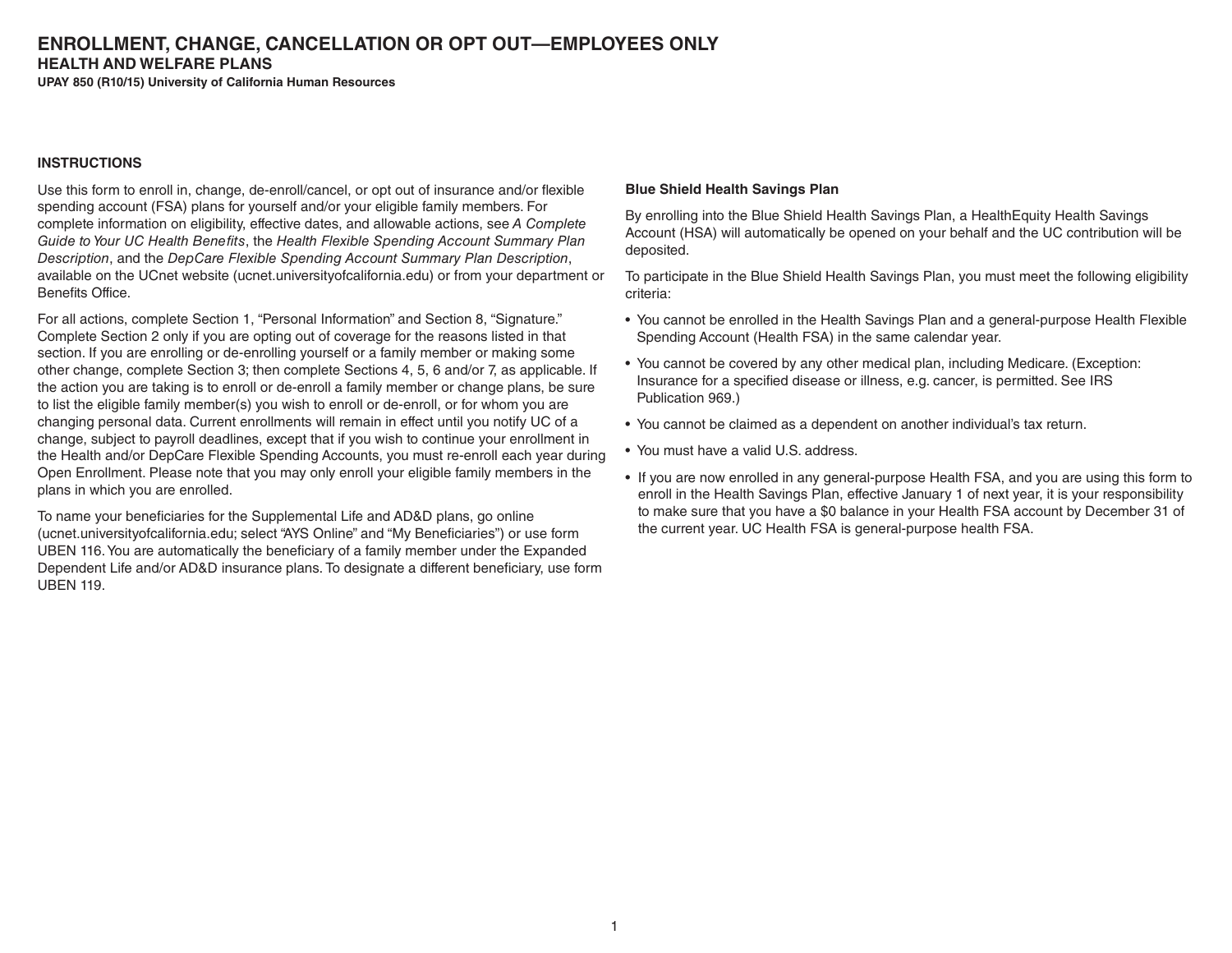#### **HEALTH AND DEPCARE FSA**

The charts below describe the mid-year election actions that are allowed under the Health Flexible Spending Account (Health FSA) and Dependent Care Flexible Spending Account (DepCare FSA). If you are enrolled in the Health FSA and going on an unpaid family medical leave (FML), you must complete Section 6a. Before the leave begins, you must either cancel coverage, or select one of the two FML "Continue" options.

For additional information regarding coverage effective dates, contact your Benefits Office or the person in your department who handles benefits. For more information about these plans, see the *Health FSA Summary Plan Description* and the *DepCare FSA Summary Plan Description.* You may not enroll in the Health FSA if enrolled in the Health Savings Program.

|                   | HEALTH FSA LIFE STATUS CHANGE EVENTS                                                                                                                                                        |                                         | <b>Elega</b> cy | Mookinger           | Idestruction | I OKONEKA OSK |             | DEPCARE FSA LIFE STATUS CHANGE EVENTS                                                                                                                                       |           | <b>Kingdom</b>    | <b>RIGHT BOY</b> | <b>IDE-EMPROV</b><br>IDECORECTED |
|-------------------|---------------------------------------------------------------------------------------------------------------------------------------------------------------------------------------------|-----------------------------------------|-----------------|---------------------|--------------|---------------|-------------|-----------------------------------------------------------------------------------------------------------------------------------------------------------------------------|-----------|-------------------|------------------|----------------------------------|
| CODE <sup>I</sup> | CHANGE IN MARITAL STATUS                                                                                                                                                                    | <b>CODE</b><br>CHANGE IN MARITAL STATUS |                 |                     |              |               |             |                                                                                                                                                                             |           |                   |                  |                                  |
| $A-1$             | You marry                                                                                                                                                                                   |                                         | YES YES NO      |                     | <b>NO</b>    |               | $A-1$       | You marry and gain a dependent                                                                                                                                              |           | YES YES           | <b>NO</b>        | l no                             |
|                   | You marry and either<br>. you and/or your dependent become eligible under and enroll in your new                                                                                            |                                         |                 |                     |              |               | $A-2$       | You marry and your spouse is either not employed, or is enrolled in his or her<br>own employer's dependent care FSA                                                         | <b>NO</b> |                   |                  | NO YES YES                       |
| A-2               | spouse's own employer's health plan, or<br>• your spouse is enrolled in his or her own employer's health FSA                                                                                |                                         |                 | NO   NO   YES   YES |              |               | $A-3$       | You lose your spouse through death, divorce, legal separation or annulment and<br>your spouse was enrolled in his or her own employer's dependent care FSA                  |           | YES YES NO NO     |                  |                                  |
| $A-3$             | You lose your legal spouse through death, divorce, legal separation or annulment                                                                                                            |                                         | NO NO           | <b>NO</b>           | <b>YES</b>   |               | CODE        | <b>GAIN OR LOSS OF A DEPENDENT</b>                                                                                                                                          |           |                   |                  |                                  |
| $A-4$             | You lose your legal spouse through death, divorce, legal separation or annulment<br>and you and/or your dependent lose coverage under your spouse's employer's<br>health plan or health FSA |                                         |                 | YES YES NO NO       |              |               | $B-1$       | You gain an eligible dependent (for example, through birth, adoption, or your<br>spouse becomes incapable of self-care)                                                     |           | <b>YES YES</b>    |                  | NO NO                            |
| <b>CODE</b>       | GAIN OR LOSS OF A DEPENDENT                                                                                                                                                                 |                                         |                 |                     |              |               | $B-2$       | You lose an eligible dependent (for example, through death, a child reaches age<br>13 or a child is no longer a tax dependent)                                              |           |                   |                  | NO   NO   YES   YES              |
| $B-1$             | You gain an eligible dependent (for example, through birth, adoption, or your<br>eligible child moves in with you)                                                                          |                                         |                 | YES YES   NO   NO   |              |               | CODE        | <b>CHANGE IN EMPLOYMENT STATUS</b>                                                                                                                                          |           |                   |                  |                                  |
|                   | You lose an eligible dependent or a dependent loses eligibility (for example,<br>through death, or when an individual who must be your tax dependent is no                                  |                                         |                 |                     |              |               | $C-1$       | Your spouse gains eligibility for and enrolls in own employer's dependent care<br>FSA because he/she starts employment, or has an employment status change                  |           |                   |                  | NO   NO   YES   YES              |
| $B-2$             | longer financially supported by you)                                                                                                                                                        |                                         |                 | NO   NO   YES   YES |              |               |             | Your spouse loses eligibility in own employer's dependent care FSA because he/                                                                                              |           |                   |                  |                                  |
| <b>CODE</b>       | CHANGE IN EMPLOYMENT STATUS                                                                                                                                                                 |                                         |                 |                     |              |               |             | she ends employment, or has an employment status change. Note that in order<br>for a married employee to be or remain eligible for DepCare, the spouse must                 |           |                   |                  |                                  |
|                   | You, your spouse or dependent gains eligibility for and enrolls in own employer's<br>health FSA, or enrolls self and you in own employer's health plan, because you/                        |                                         |                 |                     |              |               | $C-2$       | either be employed or be looking for employment (or, if not, must be a full-time<br>student or incapable of self-care).                                                     |           | YES YES   NO   NO |                  |                                  |
|                   | he/she<br>• starts employment, or                                                                                                                                                           |                                         |                 |                     |              |               | <b>CODE</b> | COST CHANGE (DOES NOT APPLY IF PROVIDER IS YOUR RELATIVE BY<br><b>BLOOD OR MARRIAGE)</b>                                                                                    |           |                   |                  |                                  |
| $C-1$             | • has an employment status change                                                                                                                                                           | NO I                                    |                 | NO YES YES          |              |               | $D-1$       | Your dependent care provider increases the cost of services                                                                                                                 |           |                   |                  | YES YES YES YES                  |
|                   | Your spouse or dependent loses eligibility for own employer's health FSA or<br>health plan because you/he/she                                                                               |                                         |                 |                     |              |               | $D-2$       | There is a decrease in provider's cost                                                                                                                                      |           | YES NO            |                  | NO YES                           |
|                   | · ends employment, or                                                                                                                                                                       |                                         |                 |                     |              |               | CODE        | CHANGE IN PROVIDER OR COVERAGE                                                                                                                                              |           |                   |                  |                                  |
| $C-2$             | • has an employment status change                                                                                                                                                           |                                         |                 | YES YES NO NO       |              |               | $E-1$       | You change dependent care providers                                                                                                                                         |           |                   |                  | YES YES YES YES                  |
|                   |                                                                                                                                                                                             |                                         |                 |                     |              |               | $E-2$       | There is a reduction in hours or cessation of dependent care (for example, a<br>child starts attending school)                                                              | NO.       |                   |                  | NO YES YES                       |
|                   | Note: If you are enrolled in the Health Savings Plan, these Health FSA life status change<br>events will not apply to your HSA.                                                             |                                         |                 |                     |              |               | $E-3A$      | You change (in whole or in part) from paid care to no care or free care (for<br>example, free care by a neighbor or relative or for state-paid care)                        | <b>NO</b> |                   |                  | NO YES YES                       |
|                   | You cannot change your medical plan to the Health Savings Plan midyear if you currently                                                                                                     |                                         |                 |                     |              |               | $E-3B$      | You change (in whole or in part) from free or no care to paid care                                                                                                          |           | YES YES           |                  | NO NO                            |
|                   | have a Health FSA. You can only change to the health FSA-compatible plans such as Core,                                                                                                     |                                         |                 |                     |              |               | $E-4$       | Your spouse starts employment                                                                                                                                               |           | YES YES           | <b>NO</b>        | NO <sub>1</sub>                  |
|                   | Health Net Blue & Gold, Kaiser, UC Care or Western Health Advantage.                                                                                                                        |                                         |                 |                     |              |               | $E-5$       | Your spouse ends employment                                                                                                                                                 | <b>NO</b> | <b>NO</b>         |                  | YES YES                          |
|                   |                                                                                                                                                                                             |                                         |                 |                     |              |               | $E-6$       | You or your spouse changes work schedule (for example, going from full-time<br>to part-time or vice versa) which creates, changes or eliminates need for<br>dependent care. |           |                   |                  | YES YES YES YES                  |
|                   |                                                                                                                                                                                             |                                         |                 |                     |              |               | $E-7$       | Your spouse who is not employed or looking for employment becomes a full-time<br>student, or becomes incapable of self-care                                                 |           | YES NO NO NO      |                  |                                  |

Your spouse who is not employed or looking for employment is no longer a

full-time student or is no longer capable of self-care NO NO YES NO

| <b>CODE</b> | <b>CHANGE IN MARITAL STATUS</b>                                                                                                                                                                           |           |                |                |            |
|-------------|-----------------------------------------------------------------------------------------------------------------------------------------------------------------------------------------------------------|-----------|----------------|----------------|------------|
| $A-1$       | You marry                                                                                                                                                                                                 |           | <b>YES YES</b> | <b>NO</b>      | <b>NO</b>  |
|             | You marry and either<br>• you and/or your dependent become eligible under and enroll in your new<br>spouse's own employer's health plan, or                                                               |           |                |                |            |
| $A-2$       | • your spouse is enrolled in his or her own employer's health FSA                                                                                                                                         | <b>NO</b> | <b>NO</b>      | <b>YES YES</b> |            |
| $A-3$       | You lose your legal spouse through death, divorce, legal separation or annulment                                                                                                                          | <b>NO</b> | <b>NO</b>      | <b>NO</b>      | <b>YES</b> |
| $A - 4$     | You lose your legal spouse through death, divorce, legal separation or annulment<br>and you and/or your dependent lose coverage under your spouse's employer's<br>health plan or health FSA               |           | YES YES        | <b>NO</b>      | <b>NO</b>  |
| <b>CODE</b> | GAIN OR LOSS OF A DEPENDENT                                                                                                                                                                               |           |                |                |            |
| $B-1$       | You gain an eligible dependent (for example, through birth, adoption, or your<br>eligible child moves in with you)                                                                                        |           | YES YES        | <b>NO</b>      | <b>NO</b>  |
| $B-2$       | You lose an eligible dependent or a dependent loses eligibility (for example,<br>through death, or when an individual who must be your tax dependent is no<br>longer financially supported by you)        | <b>NO</b> | <b>NO</b>      | <b>YES YES</b> |            |
| <b>CODE</b> | <b>CHANGE IN EMPLOYMENT STATUS</b>                                                                                                                                                                        |           |                |                |            |
|             | You, your spouse or dependent gains eligibility for and enrolls in own employer's<br>health FSA, or enrolls self and you in own employer's health plan, because you/<br>he/she<br>• starts employment, or |           |                |                |            |
| $C-1$       | • has an employment status change                                                                                                                                                                         | <b>NO</b> | <b>NO</b>      | <b>YES YES</b> |            |
|             | Your spouse or dependent loses eligibility for own employer's health FSA or<br>health plan because you/he/she<br>· ends employment, or                                                                    |           |                |                |            |
| $C-2$       | • has an employment status change                                                                                                                                                                         |           | YES YES        | <b>NO</b>      | NO         |

 $E-8$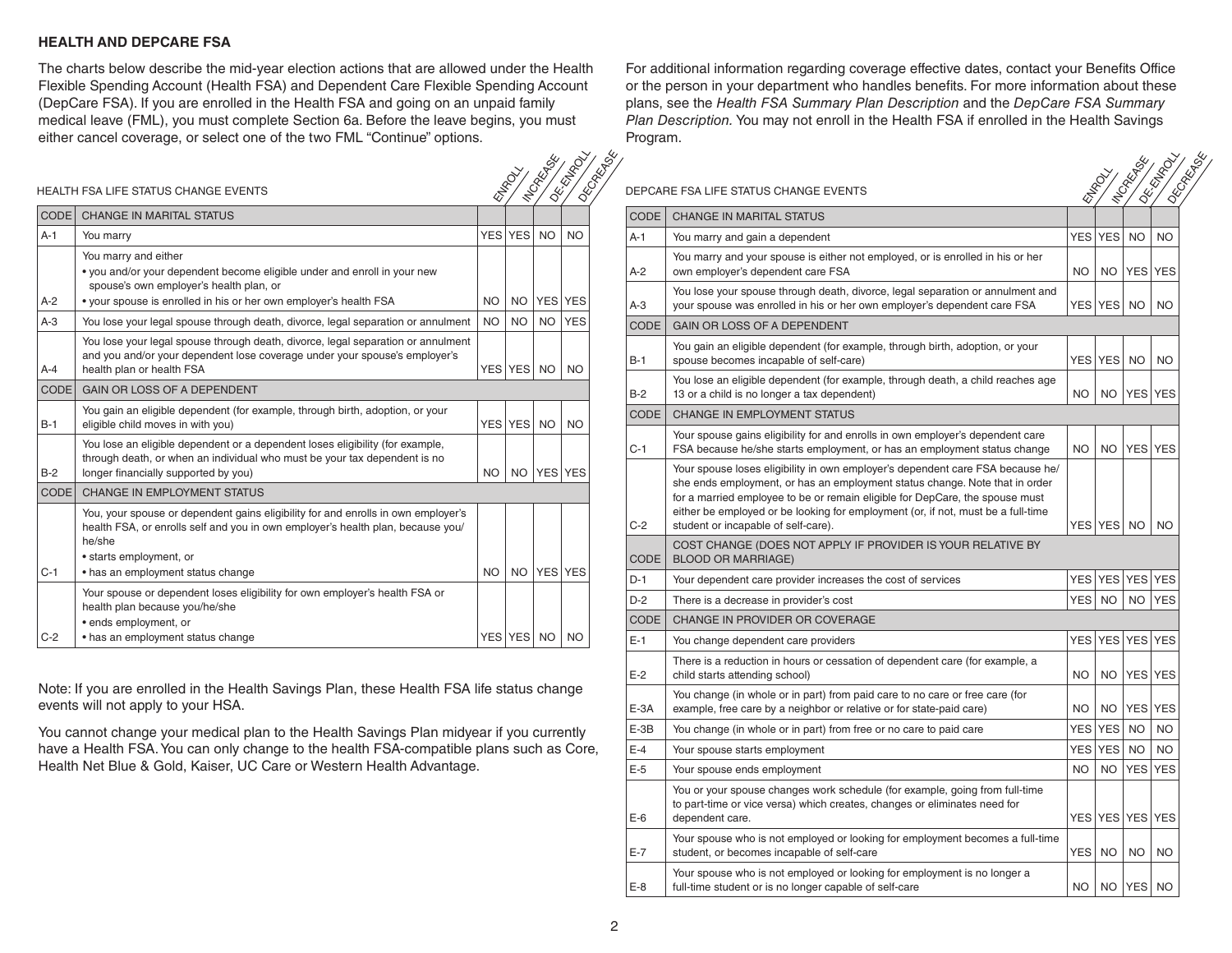# **ENROLLMENT, CHANGE, CANCELLATION OR OPT OUT—EMPLOYEES ONLY HEALTH AND WELFARE PLANS**

**UPAY 850 (R10/15) University of California Human Resources**

It is your responsibility to submit this form to the appropriate office for processing. Submit this form to your Benefits or Accounting Office or to the person handling benefits for your department. Shaded areas should be completed by the person updating the online system.

| 2. OPT OUT OF UNIVERSITY-SPONSORED COVERAGE<br>I am declining this coverage because (check one):<br>I am currently covered as an eligible family member or retiree under a University-sponsored plan(s).<br>I am currently covered under a non-UC-sponsored group plan(s).<br>I wish to decline coverage due to religious beliefs.<br>I understand that if I opt out of UC-sponsored medical (which includes behavioral health), dental or vision coverage, UC will not provide me or my<br>family members with coverage.<br>Check all that apply, write in date of event (if applicable):<br><b>CANCEL:</b> Complete Sections 2 and 8; OR 3-8 | EMPLOYEE I.D. NO.<br><b>WORK EMAIL ADDRESS</b>                                                                                                                                                                                                                                                                                                                              | DAYTIME PHONE                                                                                                                      |
|------------------------------------------------------------------------------------------------------------------------------------------------------------------------------------------------------------------------------------------------------------------------------------------------------------------------------------------------------------------------------------------------------------------------------------------------------------------------------------------------------------------------------------------------------------------------------------------------------------------------------------------------|-----------------------------------------------------------------------------------------------------------------------------------------------------------------------------------------------------------------------------------------------------------------------------------------------------------------------------------------------------------------------------|------------------------------------------------------------------------------------------------------------------------------------|
|                                                                                                                                                                                                                                                                                                                                                                                                                                                                                                                                                                                                                                                |                                                                                                                                                                                                                                                                                                                                                                             |                                                                                                                                    |
|                                                                                                                                                                                                                                                                                                                                                                                                                                                                                                                                                                                                                                                |                                                                                                                                                                                                                                                                                                                                                                             |                                                                                                                                    |
|                                                                                                                                                                                                                                                                                                                                                                                                                                                                                                                                                                                                                                                |                                                                                                                                                                                                                                                                                                                                                                             |                                                                                                                                    |
|                                                                                                                                                                                                                                                                                                                                                                                                                                                                                                                                                                                                                                                |                                                                                                                                                                                                                                                                                                                                                                             |                                                                                                                                    |
|                                                                                                                                                                                                                                                                                                                                                                                                                                                                                                                                                                                                                                                |                                                                                                                                                                                                                                                                                                                                                                             |                                                                                                                                    |
| Divorce, legal separation, annulment (date: ______________<br>Adult dependent relative, legal ward (date: ______________<br>Termination of domestic partnership (date: ________<br>Other (explain in comments box below)<br>Inter-campus transfer (previous location: _______________;                                                                                                                                                                                                                                                                                                                                                         | <b>CHANGE</b><br>Complete Sections 4 and 6-8<br>Life insurance: Complete Sections 5 and 8<br>Disability waiting period: Complete Sections 5 and 8<br><b>Complete Sections 4 and 8</b><br><b>Complete Sections 7 and 8</b><br>Health Savings Plan, if enrolling in Medicare (Part A, B, C<br>and/or D): Complete Sections 4 and 6-8<br>Other (explain in comments box below) | Open Enrollment (effective January 1 of the following year):<br>Personal data for eligible family member (date: _______________ ): |
|                                                                                                                                                                                                                                                                                                                                                                                                                                                                                                                                                                                                                                                |                                                                                                                                                                                                                                                                                                                                                                             |                                                                                                                                    |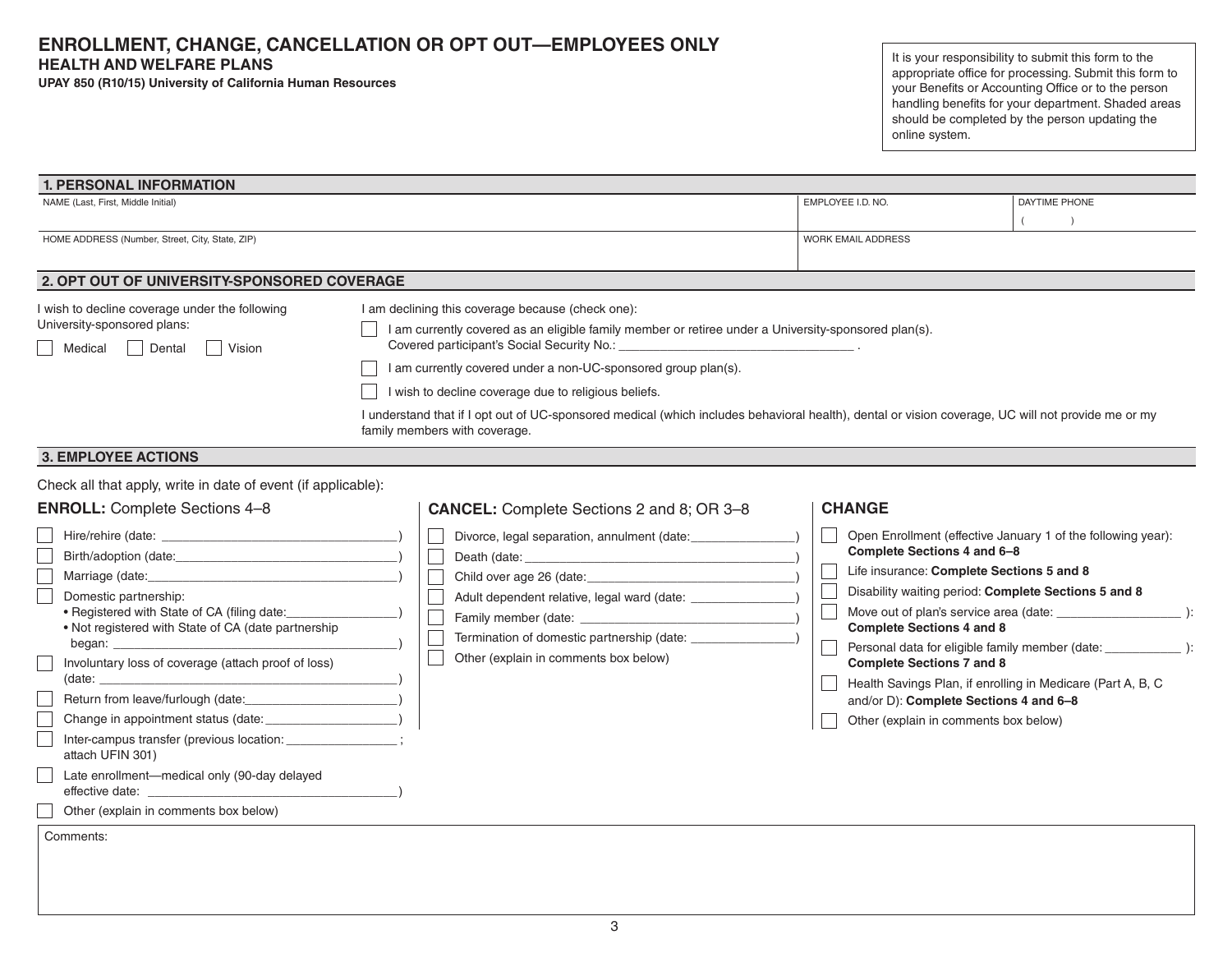#### **4. MEDICAL, DENTAL, VISION, LEGAL AND TIP**

| If you cancel coverage for yourself, your enrolled family members will also be de-enrolled.                                                                                                                                                                                                                                                                                                                                                                                                                                    |                                                                                                                                                                                                                                                                                                                                                     |                                                                                                                                                                                                                                                                                             |                                                                                                                                                                                                                                                                  |                                                                                                                                                                                                                                                                                                                                                                                                          |  |  |  |  |  |  |
|--------------------------------------------------------------------------------------------------------------------------------------------------------------------------------------------------------------------------------------------------------------------------------------------------------------------------------------------------------------------------------------------------------------------------------------------------------------------------------------------------------------------------------|-----------------------------------------------------------------------------------------------------------------------------------------------------------------------------------------------------------------------------------------------------------------------------------------------------------------------------------------------------|---------------------------------------------------------------------------------------------------------------------------------------------------------------------------------------------------------------------------------------------------------------------------------------------|------------------------------------------------------------------------------------------------------------------------------------------------------------------------------------------------------------------------------------------------------------------|----------------------------------------------------------------------------------------------------------------------------------------------------------------------------------------------------------------------------------------------------------------------------------------------------------------------------------------------------------------------------------------------------------|--|--|--|--|--|--|
| <b>MEDICAL</b><br>Enroll<br>Blue Shield Health Saving Plan<br>Monthly HSA Contribution <sup>1</sup> \$<br>Enroll<br>Core<br>Health Net Blue & Gold <sup>2</sup><br>Enroll<br>Kaiser-CA <sup>2</sup><br>Enroll<br>UC Care<br>Enroll<br>Western Health Advantage <sup>2</sup><br>Enroll<br>Name your Primary Care Physician or Medical Group I.D. number<br>in Section 7.                                                                                                                                                        | <b>DENTAL</b><br>Cancel<br>Delta Dental PPO<br>Enroll<br>Cancel<br>Cancel<br>DeltaCare® USA<br>Cancel<br>(CA residents only)<br>Cancel<br>Enroll<br>Cancel<br>Cancel<br>Cancel                                                                                                                                                                      | <b>VISION</b><br>Vision Service Plan (VSP)<br>$\Box$ Enroll<br>(See Section 2, to opt out of<br>vision coverage.)                                                                                                                                                                           | <b>LEGAL</b><br><b>ARAG Legal Plan</b><br>$\Box$ Enroll<br>$\vert$ $\vert$ Cancel<br>You may enroll during a PIE.<br>Note that the Legal Plan is<br>not open for enrollment during<br>Open Enrollment every year.<br>Check the UCnet website for<br>information. | <b>TAX SAVINGS ON</b><br><b>INSURANCE</b><br><b>PREMIUMS (TIP)</b><br>Enroll<br>Cancel<br>The TIP program allows employees<br>to pay any medical/dental/vision pre-<br>miums on a pretax, salary reduction<br>basis. You cannot enroll or cancel/<br>decline TIP participation mid-year<br>unless you are enrolling as a new<br>hire or you have made a permit-<br>ted election to de-enroll in a health |  |  |  |  |  |  |
| <sup>1</sup> To stop your HSA contribution, write 0.<br><sup>2</sup> You must live in the plan's service area.                                                                                                                                                                                                                                                                                                                                                                                                                 |                                                                                                                                                                                                                                                                                                                                                     |                                                                                                                                                                                                                                                                                             |                                                                                                                                                                                                                                                                  | plan(s) for which you have been<br>making payments on a pretax basis.                                                                                                                                                                                                                                                                                                                                    |  |  |  |  |  |  |
| 5. OTHER INSURANCE PLANS—SEE FORM INSTRUCTIONS FOR INFORMATION ON NAMING BENEFICIARIES FOR LIFE INSURANCE AND AD&D PLANS                                                                                                                                                                                                                                                                                                                                                                                                       |                                                                                                                                                                                                                                                                                                                                                     |                                                                                                                                                                                                                                                                                             |                                                                                                                                                                                                                                                                  |                                                                                                                                                                                                                                                                                                                                                                                                          |  |  |  |  |  |  |
| <b>Employee only</b><br><b>SUPPLEMENTAL DISABILITY</b><br>(Check one):<br>Enroll<br>7 Days<br>Cancel<br>30 Days<br><b>Change Waiting</b><br><b>Period</b><br>90 Days<br>180 Days<br>WAITING PERIOD: The waiting period you<br>select tor Supplemental Disability will also apply<br>to Short-Term Disability.<br>(NOTE: You must submit a Statement of Health<br>to enroll outside of your original PIE or to<br>decrease your waiting period.)<br>6. HEALTH FSA AND DEPCARE FSA—You must reenroll in this benefit every year. | <b>SUPPLEMENTAL LIFE</b><br>(Check one):<br>Enroll<br>1 Times Annual Salary<br><b>Cancel</b><br>2 Times Annual Salary<br>Change<br>3 Times Annual Salary<br>4 Times Annual Salary<br>Flat Amount (\$20,000)<br>(NOTE: You will be required to submit a Statement<br>of Health to enroll outside of your PIE or to<br>increase your coverage level.) | Employee and/or eligible family members<br><b>DEPENDENT LIFE</b><br>(Check one):<br>Enroll<br><b>Basic Plan</b><br>Cancel<br>Change<br><b>Expanded Plan</b><br>Only<br>and Child(ren)<br>Child(ren) Only<br>(NOTE: A Statement of Health is required to enroll<br>adults outside of a PIE.) | Enroll<br>Cancel<br>Spouse/Domestic Partner<br>Change<br>and Children, as applicable<br>Spouse/Domestic Partner<br>Spouse/Domestic Partner<br>\$10,000<br>\$20,000<br>\$30,000<br>\$40,000<br>\$50,000<br>\$60,000                                               | <b>ACCIDENTAL DEATH &amp; DISMEMBERMENT</b><br>(Check one):<br>Self<br>Self and Spouse/Domestic<br>Partner<br>Self and Child(ren)<br>Self and Spouse/Domestic<br>Partner and Child(ren)<br><b>COVERAGE AMOUNT</b> (Check one):<br>\$70,000<br>\$175,000<br>\$80,000<br>\$200,000<br>\$90,000<br>\$300,000<br>\$100,000<br>\$400,000<br>\$125,000<br>\$500,000<br>\$150,000                               |  |  |  |  |  |  |

**To enroll in any of the plans listed below, mark the "Enroll" box. To change a plan, mark the "Cancel" box for your existing plan and mark the "Enroll" box for your new plan.** 

Health FSA is not available to Blue Shield Health Savings Plan enrollees. The effective date for enrollment or change actions is the first of the month following your change or enrollment, subject to payroll deadlines. Enter your contribution amount:

| <b>Enroll:</b> Code (for example A-1)    |
|------------------------------------------|
| <b>De-enroll:</b> Code (for example C-1) |

 $\Box$ **Change Contribution** (increase or decrease): Code (for example B-2)

Health FSA \$  $/$ year

DepCare FSA \$\_\_\_\_\_\_\_\_\_\_\_\_\_\_\_\_\_\_\_\_\_/year

Life Status Change—Changes permissible due to these events must be on account of and correspond with the event. Check the reason you are completing the form, enter the code for the event that applies to you (refer to chart on page 2) and your contribution amount.

Your contribution per pay period will be calculated by dividing the annual amount you elect by the number of pay periods that remain in the calendar year.

# **6a. For Health FSA only—Approved Family Medical Leave (FML)**

During my Family Medical Leave without pay:

Cancel my coverage

Continue my coverage. Upon my return, my monthly contribution will be the same as before the leave and the annual amount will be reduced by the number of contributions missed while on leave.

Continue my coverage. Upon my return, my annual contribution amount will be the same as before the leave and I will make up contributions to reach the annual elected amount.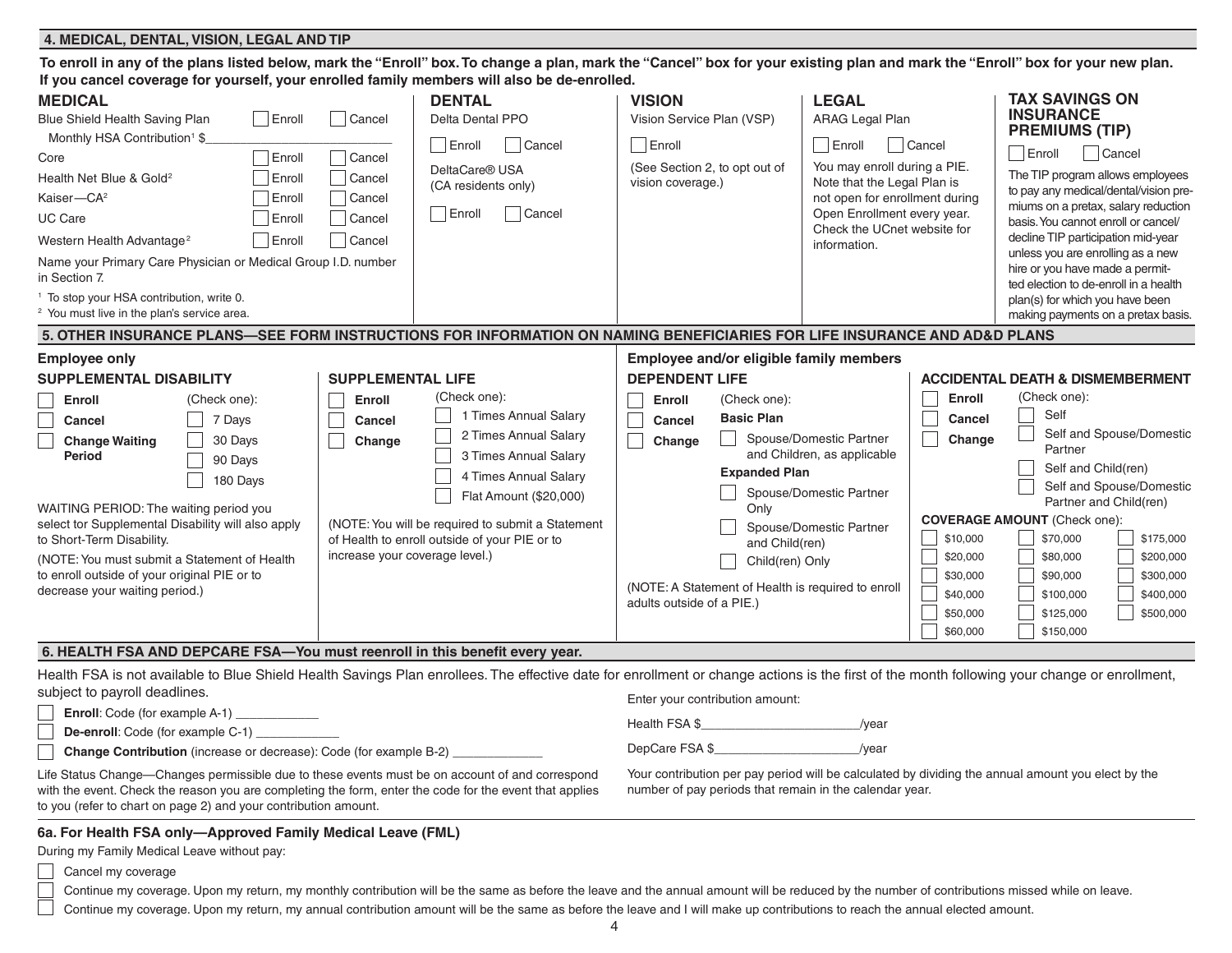#### **7. ADDITIONAL EMPLOYEE INFORMATION AND ELIGIBLE FAMILY MEMBER ACTIONS**

Complete this section to: (1) enroll or de-enroll an eligible family member in the medical, dental, vision, legal plans, Dependent Life and/or AD&D or (2) change personal data (e.g., correct a misspelled name or provide a Social Security number). Also check the appropriate box in Section 3, "Employee Actions."

In the Action box below, check "E" for enroll or "D" for de-enroll. Enter the appropriate relationship code (see below) to indicate the family member's relationship to you. (Codes D, L, and K may be subject to imputed income unless tax dependent of employee for federal purposes.) Check the appropriate insurance plan box (Med, Dent, Vis, Leg) in Section 4 and/or the appropriate insurance plan box (Life, AD&D) in Section 5.

| <b>ADULTS</b> —You may only enroll one eligible adult. Relationship Codes: S – Spouse | D – Same-sex domestic partner | $L -$ Opposite-sex domestic partner |
|---------------------------------------------------------------------------------------|-------------------------------|-------------------------------------|
|                                                                                       |                               |                                     |

| Action         | Name<br>(Last, First, MI)  | Sex Relationship<br>(use codes) | Birthdate                    | <b>Social Security</b><br>Number (required) | Med Dent  Vis   Leg   Life   AD |  | &C | Primary Care Physician or Medical Group I.D.<br>(if required, and this section is blank, one will be assigned) Physician | Check if |
|----------------|----------------------------|---------------------------------|------------------------------|---------------------------------------------|---------------------------------|--|----|--------------------------------------------------------------------------------------------------------------------------|----------|
| $\overline{D}$ | <b>LISTED IN SECTION 1</b> | <b>SELF</b>                     | DY<br>YR<br><b>MO</b>        |                                             | <b>LISTED IN SECTION 4  </b>    |  |    | <b>I</b> Name<br>ID No:                                                                                                  |          |
|                |                            |                                 | <b>YR</b><br>DY<br><b>MO</b> |                                             |                                 |  |    | <b>I</b> Name<br>ID No:                                                                                                  |          |

CHILDREN—Enter the relationship code to indicate the family member's relationship to you: C – Child (biological or adopted) P – Stepchild N – Overage disabled child<sup>1</sup>

K – Domestic partner's child<sup>4</sup> or grandchild<sup>2</sup>

 $G - Grandchild<sup>2</sup>$  W – Legal ward<sup>3</sup>

<sup>1</sup> Must be a tax dependent of employee or spouse/domestic partner unless SSI exception applies

<sup>2</sup> Must be a tax dependent of employee or spouse/domestic partner

<sup>3</sup> Must be a tax dependent of employee

<sup>4</sup> If your domestic partnership is registered and you are considered the child's stepparent under state law, enter Code "P" for Stepchild. Otherwise, enter Code "K."

| Action                                | Name<br>(Last, First, MI) | Sex Relationship<br>(use codes) | Birthdate                    | Social Security<br>Number (required) | Med Dent   Vis   Leg   Life   AD |  | 8D I | Primary Care Physician or Medical Group I.D.<br>(if required, and this section is blank, one will be assigned) | Check if<br>Current<br>Physician |
|---------------------------------------|---------------------------|---------------------------------|------------------------------|--------------------------------------|----------------------------------|--|------|----------------------------------------------------------------------------------------------------------------|----------------------------------|
| $\square$ E<br>$\Box$ D<br>$\vert$ 3. |                           |                                 | DY<br><b>MO</b><br>YR        |                                      |                                  |  |      | Name<br>ID No:                                                                                                 |                                  |
| $\Box$ E<br>$\Box$ D                  |                           |                                 | DY<br>YR<br><b>MO</b>        |                                      |                                  |  |      | Name<br>ID No:                                                                                                 |                                  |
| $\square$ e<br>$\Box$ D               |                           |                                 | DY<br><b>MO</b><br>YR        |                                      |                                  |  |      | Name<br>ID No:                                                                                                 |                                  |
| $\Box$ E<br>$\Box$ D $ _{6.}$         |                           |                                 | DY<br><b>YR</b><br><b>MO</b> |                                      |                                  |  |      | Name<br>ID No:                                                                                                 |                                  |
|                                       | <b>8. SIGNATURE</b>       |                                 |                              |                                      |                                  |  |      |                                                                                                                |                                  |

**My signature below indicates I have read and understand the "Terms and Conditions" on page 6 of this form as well as the eligibility requirements of the benefit plans in which I have enrolled. I declare under penalty of perjury that all of the above information is true to the best of my knowledge. I agree it is my responsibility to check my earnings statement each month to verify my current benefits enrollments and deductions and to alert my Payroll/Benefits Office immediately of any errors. I understand that the University may not be able to remedy problems identified beyond 30 days.** 

| <b>EMPLOYEE'S SIGNATURE</b> | <b>DATE</b> | SYSTEM UPDATED BY | <b>TELEPHONE NUMBER</b> | DATE |  |
|-----------------------------|-------------|-------------------|-------------------------|------|--|
|                             |             |                   |                         |      |  |

RETN: Accounting: 5 years following separation. In cases involving disability, retirement, or disciplinary action, retain until age 70. Other copies: 0–5 years after separation.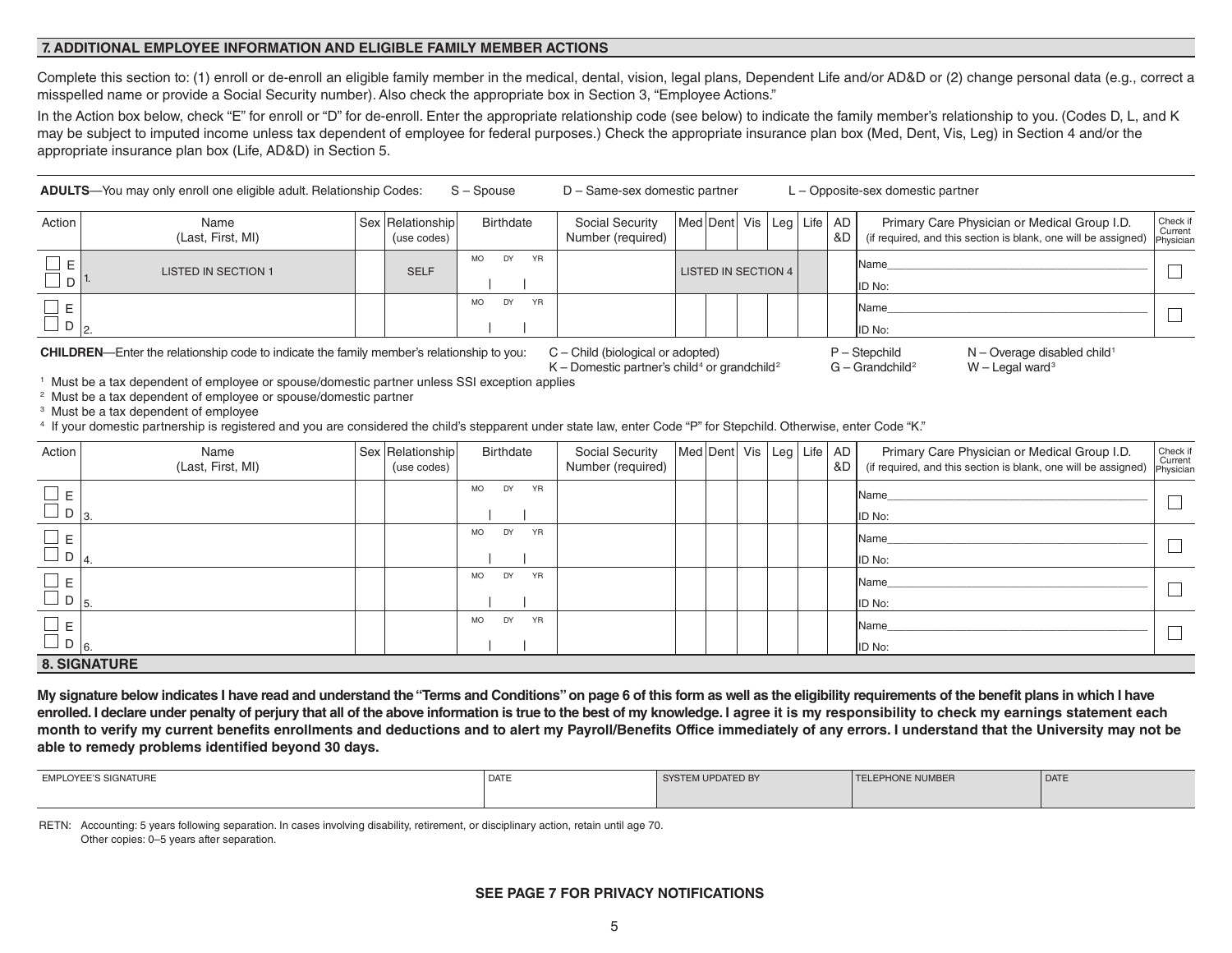# **PARTICIPATION TERMS AND CONDITIONS**

Your Social Security number, and that of your enrolled family members, is required for purposes of benefit plan administration, for financial reporting, to verify your identity,and for legally required reporting purposes all in compliance with federal and state laws.

If you are are confirmed as eligible for participation in UC-sponsored plans, you are subject to the following terms and conditions:

- 1. With the exception of benefits provided or administered by Blue Shield of California and Optum Behavioral Health, UC-sponsored medical plans require resolution of disputes through arbitration. With regard to each plan, IT IS UNDERSTOOD THAT ANY DIS-PUTE AS TO MEDICAL MALPRACTICE—THAT IS, AS TO WHETHER ANY MEDICAL SERVICES RENDERED UNDER THE CONTRACT WERE UNNECESSARY OR UNAUTHORIZED OR WERE IMPROPERLY, NEGLIGENTLY OR INCOMPETENTLY RENDERED—WILL BE DETERMINED BY SUBMISSION TO ARBITRATION AS PROVIDED BY CALIFORNIA LAW AND NOT BY A LAWSUIT OR RESORT TO COURT PROCESS, EXCEPT AS CALIFORNIA LAW PROVIDES FOR JUDICIAL REVIEW OF ARBITRATION PROCEEDINGS. BOTH PARTIES TO THE CONTRACT, BY ENTERING INTO IT, ARE GIVING UP THEIR CONSTITUTIONAL RIGHT TO HAVE ANY SUCH DISPUTE DECIDED IN A COURT OF LAW BEFORE A JURY AND INSTEAD ARE ACCEPTING THE USE OF ARBITRATION. For more information about each plan's arbitration provision please see the appropriate plan booklet or call the plan.
- 2. UC and UC's health and welfare plan vendors comply with federal/state regulations related to the privacy of personal/confidential information including the Health Insurance Portability and Accountability Act of 1996 (HIPAA) as applicable. To fulfill their contracted responsibilities and services health plans and associated service vendors may share UC member health information between and among each other within the limits established by HIPAA and federal/state regulations for purposes of health care operations, payment, and treatment. A member's requested restriction on the sharing of specified protected health information for health care operations, payment, and treatment will be honored as required by HIPAA.
- 3. By making an election with your written or electronic signature you are authorizing the University to take deductions from your earnings (employees) to cover your contributions toward the monthly costs (if any) for the plans you have chosen for yourself and your eligible family members. You are also authorizing UC to transmit your enrollment demographic data to the plans in which you are enrolled.
- 4. You are subject to all terms and conditions of the UC-sponsored plans in which you are enrolled as stated in the plan booklets and the University of California Group Insurance Regulations.
- 5. By enrolling individuals as your family members you are certifying that those individuals are eligible for coverage based on the definitions and rules specified in the University of California Group Insurance Regulations and described in UC health and

welfare plan eligibility publications. You are also certifying under penalty of perjury that all the information you provide regarding the individuals you enroll is true to the best of your knowledge.

- 6. If you enroll individuals as your family members you must provide, upon request, documentation verifying that those individuals are eligible for coverage. The carrier may also require documentation verifying eligibility. Verification documentation includes, but is not limited to, marriage or birth certificates, domestic partner verification, adoption papers, tax records and the like.
- 7. If your enrolled family member loses eligibility for UC-sponsored coverage (for example because of divorce or loss of eligible child status) you must notify UC by de-enrolling that individual. If you wish to make a permitted change in your health or flexible spending account coverage you must notify UC within 31 days of the eligibility loss event; for purposes of COBRA, eligibility notice must be provided to UC within 60 days of the family member's loss of coverage. However, regardless of the timing of notice to UC, coverage for the ineligible family member will end on the last day of the month in which the eligibility loss event occurs (subject to any continued coverage option available and elected.)
- 8. Making false statements about satisfying eligibility criteria, failing to timely notify the University of a family member's loss of eligibility, or failing to provide verification documentation when requested may lead to de-enrollment of the affected family members. Employees/retirees may also be subject to disciplinary action and de-enrollment from health benefits and may be responsible for any UC-paid premiums due to misuse of plan.
- 9. Under current state and federal tax laws, the value of the contribution UC makes toward the cost of health coverage provided to domestic partners and certain other family members who are not "your dependents" under state and federal tax rules may be considered imputed income that will be subject to income taxes, FICA (Social Security and Medicare), and any other required payroll taxes. (Coverage provided to California registered domestic partners is not subject to imputed income for California state tax purposes.)
- 10.If you specifically ask UC representatives to intercede on your behalf with your insurance plan, University representatives will request the minimum necessary protected health information required to assist you with your problem. If more protected health information is needed to solve your problem in compliance with state laws and federal privacy laws (including HIPAA), you may be required to sign an authorization allowing UC to provide the health plan with relevant protected health information or authorizing the health plan to release such information to the University representative.
- 11. Actions you take during Open Enrollment will be effective the following January 1, unless otherwise stated—provided all electronic and form transactions have been completed properly and submitted timely.